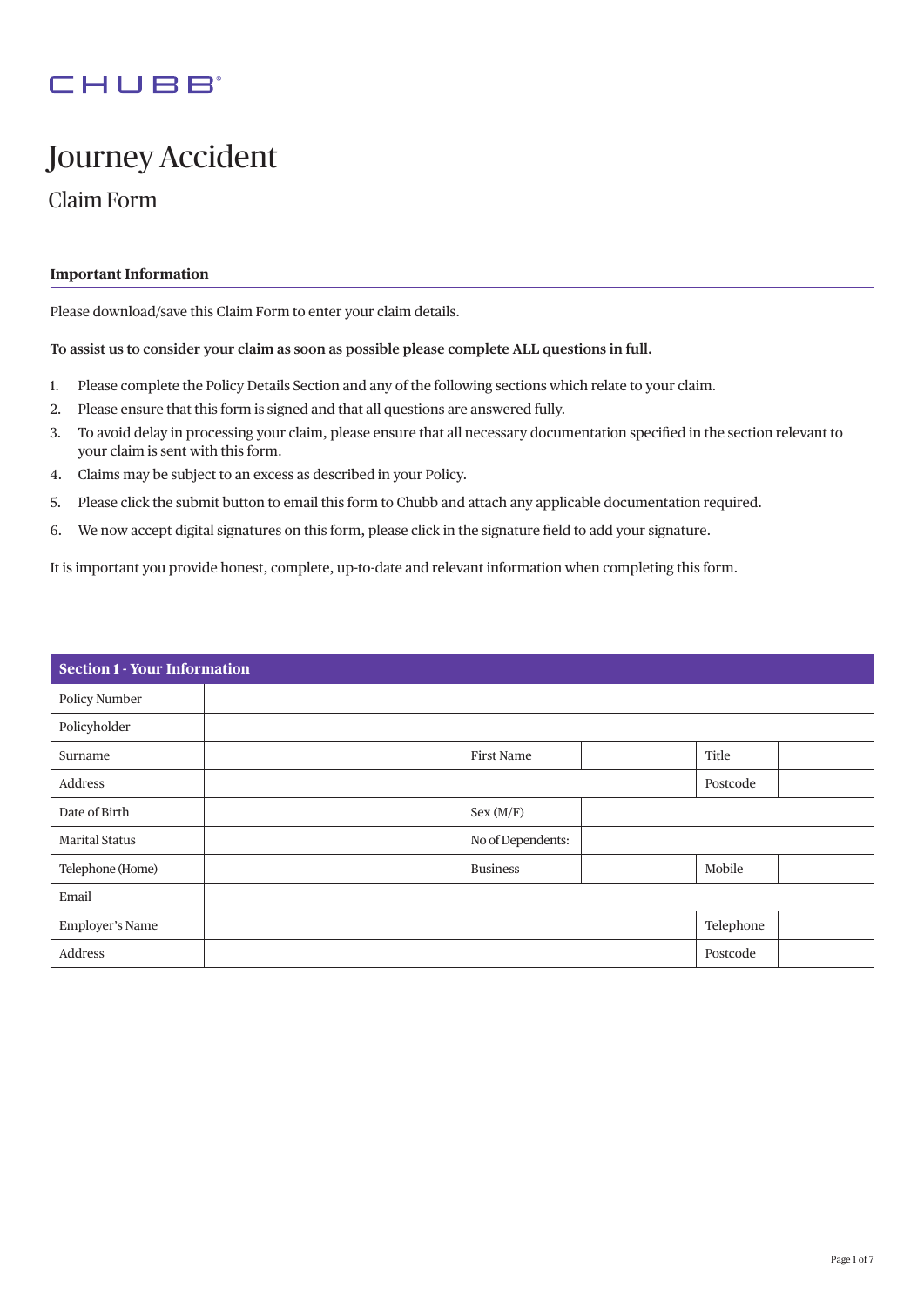If No, provide full details below:

## **Section 2 - Claim Payment Details - Electronic Funds Transfer**

| For fast payment of claims, please provide your bank account details below:      |                                                                                                                                  |                                           |             |  |                      |                      |
|----------------------------------------------------------------------------------|----------------------------------------------------------------------------------------------------------------------------------|-------------------------------------------|-------------|--|----------------------|----------------------|
| Name of Bank                                                                     |                                                                                                                                  |                                           |             |  |                      |                      |
| Account name                                                                     |                                                                                                                                  |                                           |             |  |                      |                      |
| <b>BSB</b>                                                                       |                                                                                                                                  |                                           | Account No. |  |                      |                      |
| <b>Section 3 - Accident</b>                                                      |                                                                                                                                  |                                           |             |  |                      |                      |
| Date of Accident                                                                 |                                                                                                                                  |                                           | Time        |  |                      |                      |
| Were you travelling? (please tick relevant box)                                  |                                                                                                                                  |                                           |             |  |                      |                      |
| $\Box$ to work                                                                   |                                                                                                                                  | What time was your shift due to commence? |             |  |                      | AM/PM                |
| $\Box$ from work                                                                 | What time did your shift finish?                                                                                                 |                                           |             |  |                      | AM/PM                |
| Location where accident occurred:                                                |                                                                                                                                  |                                           |             |  |                      |                      |
| Were there any witnesses to the accident?                                        |                                                                                                                                  |                                           |             |  |                      | $\Box$ Yes $\Box$ No |
| <b>Witness Name</b>                                                              |                                                                                                                                  |                                           |             |  |                      |                      |
| Witness Address                                                                  |                                                                                                                                  |                                           |             |  |                      |                      |
| What were you doing? i.e. driving vehicle, cycling, walking etc                  |                                                                                                                                  |                                           |             |  |                      |                      |
|                                                                                  |                                                                                                                                  |                                           |             |  |                      |                      |
| How did it occur?                                                                |                                                                                                                                  |                                           |             |  |                      |                      |
|                                                                                  |                                                                                                                                  |                                           |             |  |                      |                      |
| Nature and extent of injuries:                                                   |                                                                                                                                  |                                           |             |  |                      |                      |
|                                                                                  |                                                                                                                                  |                                           |             |  |                      |                      |
| Have you ever suffered from this type or a similar type of injury?               |                                                                                                                                  |                                           |             |  | $\Box$ Yes $\Box$ No |                      |
| If Yes, provide full details:                                                    |                                                                                                                                  |                                           |             |  |                      |                      |
|                                                                                  |                                                                                                                                  |                                           |             |  |                      |                      |
|                                                                                  | In the case of a motor vehicle accident has a claim been lodged against the Traffic Accident Commission?<br>$\Box$ Yes $\Box$ No |                                           |             |  |                      |                      |
| If Yes, please provide details: (company, claim number, contact person & number) |                                                                                                                                  |                                           |             |  |                      |                      |
|                                                                                  |                                                                                                                                  |                                           |             |  |                      |                      |
| $\Box$ Yes $\Box$ No<br>Do you have a solicitor acting for you?                  |                                                                                                                                  |                                           |             |  |                      |                      |
| If Yes, please provide details:                                                  |                                                                                                                                  |                                           |             |  |                      |                      |
|                                                                                  |                                                                                                                                  |                                           |             |  |                      |                      |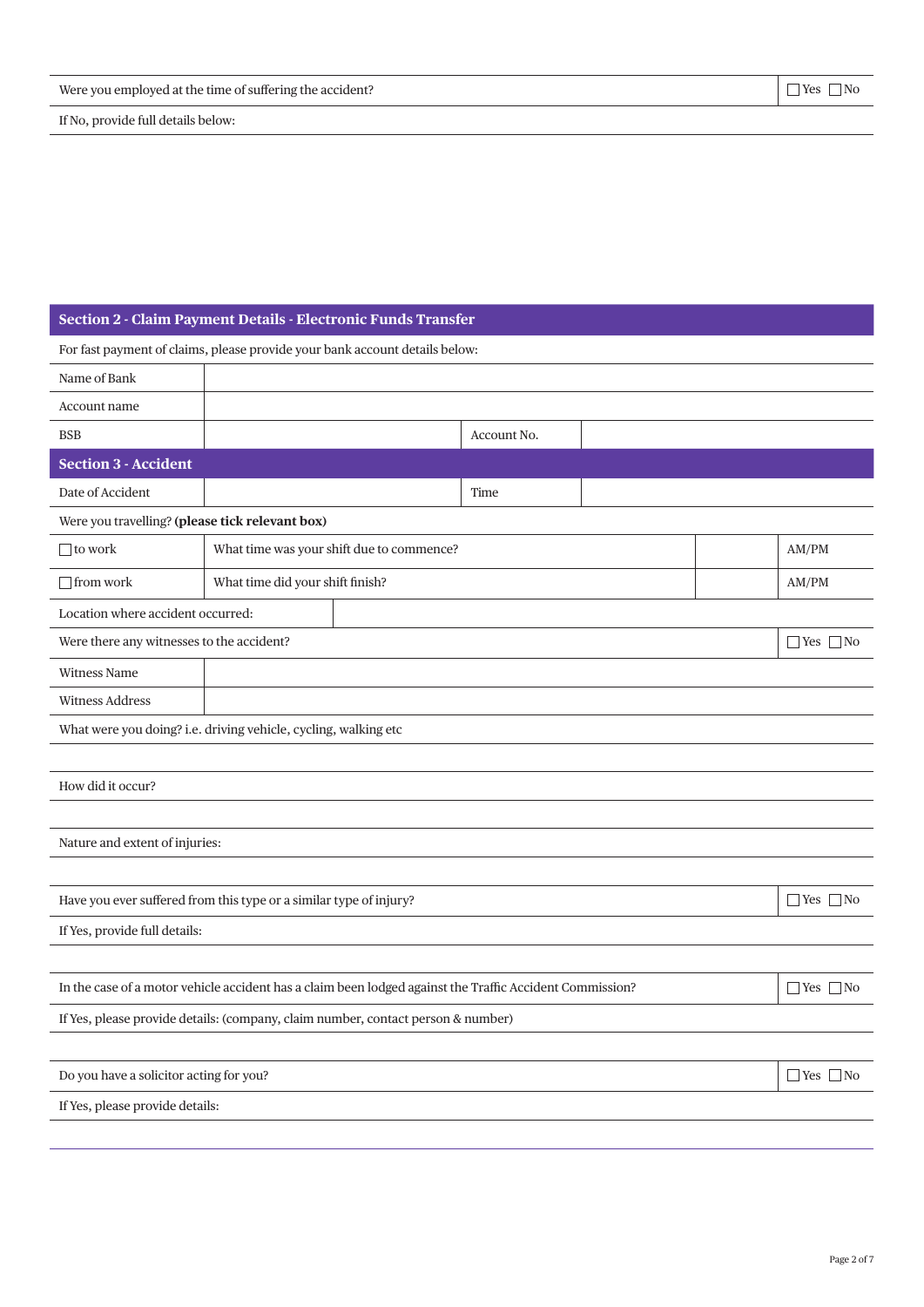| <b>Section 4 - Period Off Work</b>                                                                                                  |                                                                                                                                                   |  |  |      |                      |                      |  |
|-------------------------------------------------------------------------------------------------------------------------------------|---------------------------------------------------------------------------------------------------------------------------------------------------|--|--|------|----------------------|----------------------|--|
|                                                                                                                                     | Provide date and time of your first medical consultation for this Accident:                                                                       |  |  |      |                      |                      |  |
| On what date did you last work?<br>Time:<br>Date:                                                                                   |                                                                                                                                                   |  |  |      |                      |                      |  |
| Have you been able to engage in any other occupation following your Accident?                                                       |                                                                                                                                                   |  |  |      |                      | $\Box$ Yes $\Box$ No |  |
| If Yes, provide full details below:                                                                                                 |                                                                                                                                                   |  |  |      |                      |                      |  |
|                                                                                                                                     |                                                                                                                                                   |  |  |      |                      |                      |  |
|                                                                                                                                     | Have you been able, since the Accident occurred, to attend in any way to your business / employment or any portion of it?<br>$\Box$ Yes $\Box$ No |  |  |      |                      |                      |  |
| If Yes, provide full details below:                                                                                                 |                                                                                                                                                   |  |  |      |                      |                      |  |
|                                                                                                                                     |                                                                                                                                                   |  |  |      |                      |                      |  |
|                                                                                                                                     |                                                                                                                                                   |  |  |      |                      |                      |  |
| On what date did you return to work?                                                                                                |                                                                                                                                                   |  |  |      |                      |                      |  |
| Name and contact details of Medical Practitioner who attended this condition:                                                       |                                                                                                                                                   |  |  |      |                      |                      |  |
| Name                                                                                                                                |                                                                                                                                                   |  |  |      |                      |                      |  |
| Address                                                                                                                             |                                                                                                                                                   |  |  |      | Postcode             |                      |  |
| Telephone Number                                                                                                                    |                                                                                                                                                   |  |  |      |                      |                      |  |
| Name and contact details of your regular Medical Practitioner:                                                                      |                                                                                                                                                   |  |  |      |                      |                      |  |
| Name                                                                                                                                |                                                                                                                                                   |  |  |      |                      |                      |  |
| Address                                                                                                                             |                                                                                                                                                   |  |  |      | Postcode             |                      |  |
| Telephone Number                                                                                                                    |                                                                                                                                                   |  |  |      |                      |                      |  |
| Section 5 - To Be Completed By Your Employer                                                                                        |                                                                                                                                                   |  |  |      |                      |                      |  |
| If Self Employed please provide your Tax Assessment advice from the ATO from the previous financial year as proof of your earnings. |                                                                                                                                                   |  |  |      |                      |                      |  |
| Name of Employer:                                                                                                                   |                                                                                                                                                   |  |  |      |                      |                      |  |
| This is to certify that                                                                                                             |                                                                                                                                                   |  |  | of   |                      |                      |  |
| Has been unable to attend his/her occupation as a result of Injury from:                                                            |                                                                                                                                                   |  |  |      | to:                  |                      |  |
| His/Her average Gross Weekly Salary at the time of this accident was:                                                               |                                                                                                                                                   |  |  | \$   |                      | per week             |  |
| He/She has been employed since:                                                                                                     |                                                                                                                                                   |  |  |      |                      |                      |  |
| His/Her Sick Leave Entitement at the time of this accident was:                                                                     |                                                                                                                                                   |  |  | days |                      |                      |  |
| Has a claim for Worker's Compensation been lodged:                                                                                  |                                                                                                                                                   |  |  |      | $\Box$ Yes $\Box$ No |                      |  |
| Signature of Employer or Supervisor                                                                                                 |                                                                                                                                                   |  |  |      |                      |                      |  |
|                                                                                                                                     |                                                                                                                                                   |  |  |      |                      |                      |  |
|                                                                                                                                     | Name of Employer or Supervisor (please print)                                                                                                     |  |  |      |                      |                      |  |
| Telephone Number:                                                                                                                   |                                                                                                                                                   |  |  |      |                      |                      |  |
| Date                                                                                                                                |                                                                                                                                                   |  |  |      |                      |                      |  |

#### **Proof of Earnings**

**For claims by Employees** - please provide payroll information for the last 10 pay periods prior to the date of Disability showing the Gross Weekly Earnings, commission, bonuses, overtime and allowances paid to the employee.

If there is a Workers Compensation claim please also provide the Workers Compensation payments made to enable the top-up benefit to be calculated.

Please be advised that subject to the specific definition in the Policy further salary information may be required to calculate the benefit payable under the policy.

**If Self Employed** - please provide your Tax Assessment advice from the ATO from the previous financial year as proof of your earnings. To avoid delay in processing the claim please ensure relevant and complete proof of earnings is provided with the claim form when first submitted.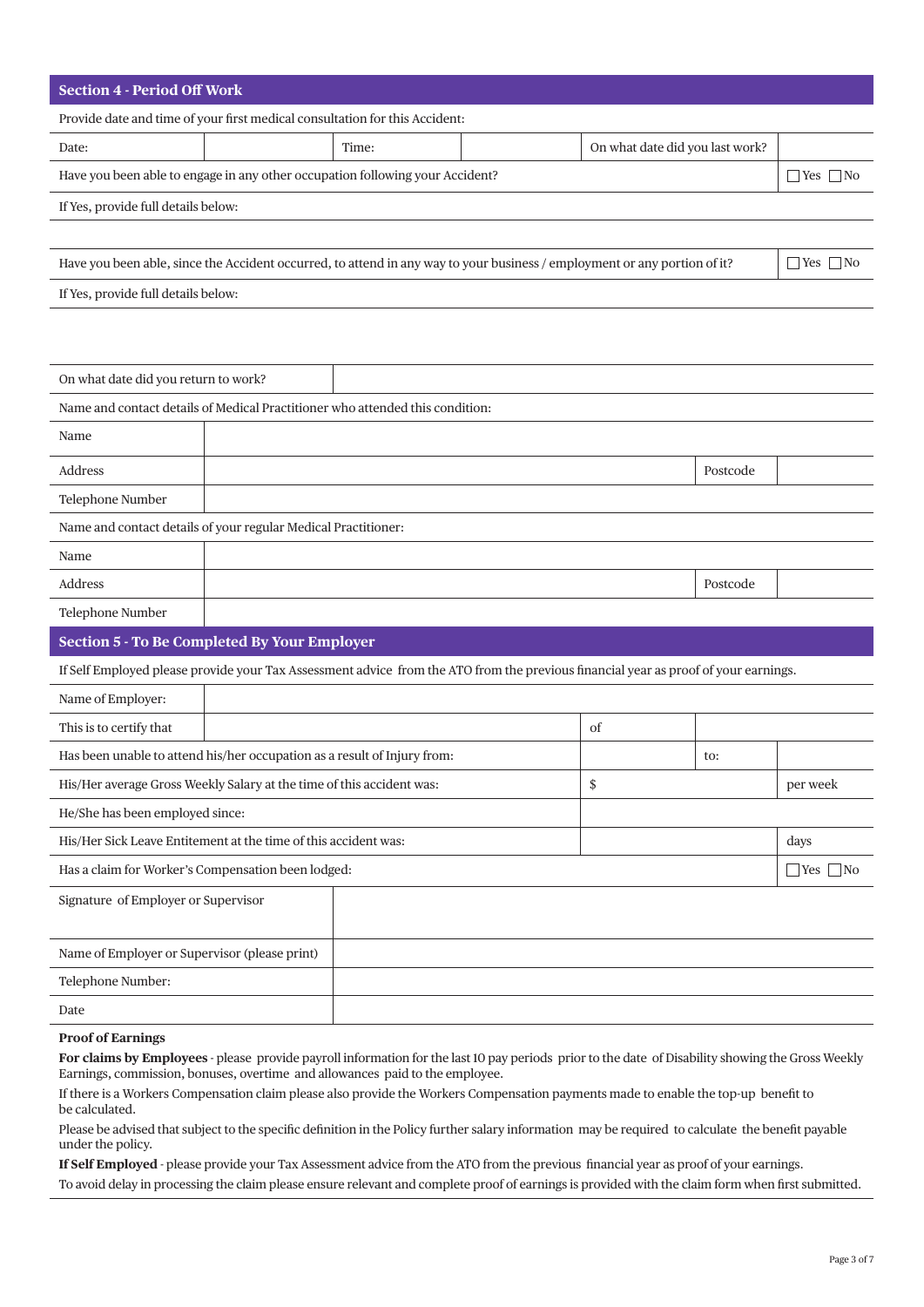| <b>Section 6 - Previous Medical History</b>                                 |                      |
|-----------------------------------------------------------------------------|----------------------|
| Is there any condition (past or present) affecting your current disability? | $\Box$ Yes $\Box$ No |
| If Yes, please give details below:                                          |                      |

| <b>Date</b>                                                                                                                                                                                                                                                                                                        | <b>Nature of Injury or Sickness</b> | <b>Names</b> | <b>Address</b> |  |  |
|--------------------------------------------------------------------------------------------------------------------------------------------------------------------------------------------------------------------------------------------------------------------------------------------------------------------|-------------------------------------|--------------|----------------|--|--|
|                                                                                                                                                                                                                                                                                                                    |                                     |              |                |  |  |
|                                                                                                                                                                                                                                                                                                                    |                                     |              |                |  |  |
|                                                                                                                                                                                                                                                                                                                    |                                     |              |                |  |  |
|                                                                                                                                                                                                                                                                                                                    |                                     |              |                |  |  |
|                                                                                                                                                                                                                                                                                                                    |                                     |              |                |  |  |
| <b>Section 7 - General Particulars</b>                                                                                                                                                                                                                                                                             |                                     |              |                |  |  |
| Your policy contains certain 'Lifestyle Protection Benefits'. These may include Benefits such as Accommodation and Transport<br>Benefits, Domestic Help Benefit, Rehabilitation Benefit and certain Out of Pocket Expenses. Do you wish to claim for any<br>particular Benefit as outlined in your Policy wording? |                                     |              |                |  |  |
| If Yes, provide details below:                                                                                                                                                                                                                                                                                     |                                     |              |                |  |  |

|                                                      | Are you insured elsewhere for accident? If Yes, provide Name and contact details of Insurer: |          | $\Box$ Yes $\Box$ No |  |  |
|------------------------------------------------------|----------------------------------------------------------------------------------------------|----------|----------------------|--|--|
| Name                                                 |                                                                                              |          |                      |  |  |
| Address                                              |                                                                                              | Postcode |                      |  |  |
| Telephone                                            |                                                                                              |          |                      |  |  |
| If Yes, provide name and contact details of Insurer: |                                                                                              |          |                      |  |  |
| Name                                                 |                                                                                              |          |                      |  |  |
| Address                                              |                                                                                              | Postcode |                      |  |  |
| Telephone                                            |                                                                                              |          |                      |  |  |
| Status of Claim:                                     |                                                                                              |          |                      |  |  |

**Please note: A copy of your last ten pay slips or tax statement will also be required.**

## **Section 8 - Authority To Give Information**

I/we hereby authorise any doctor or medical attendant who has treated me or examined me or any person or firm who employs or has employed me to give the insurer such information as it may require regarding any injury or illness to me or my physical or mental condition or prognosis, or my employment, to assist in the proof and settlement of my claim. A photocopy of this authority can be acted upon as if it were original.

| Signature |  |
|-----------|--|
| Date      |  |

The issuing or the receipt of this claim form is not to be construed as an admission of liability on the part of Chubb Insurance Australia Limited.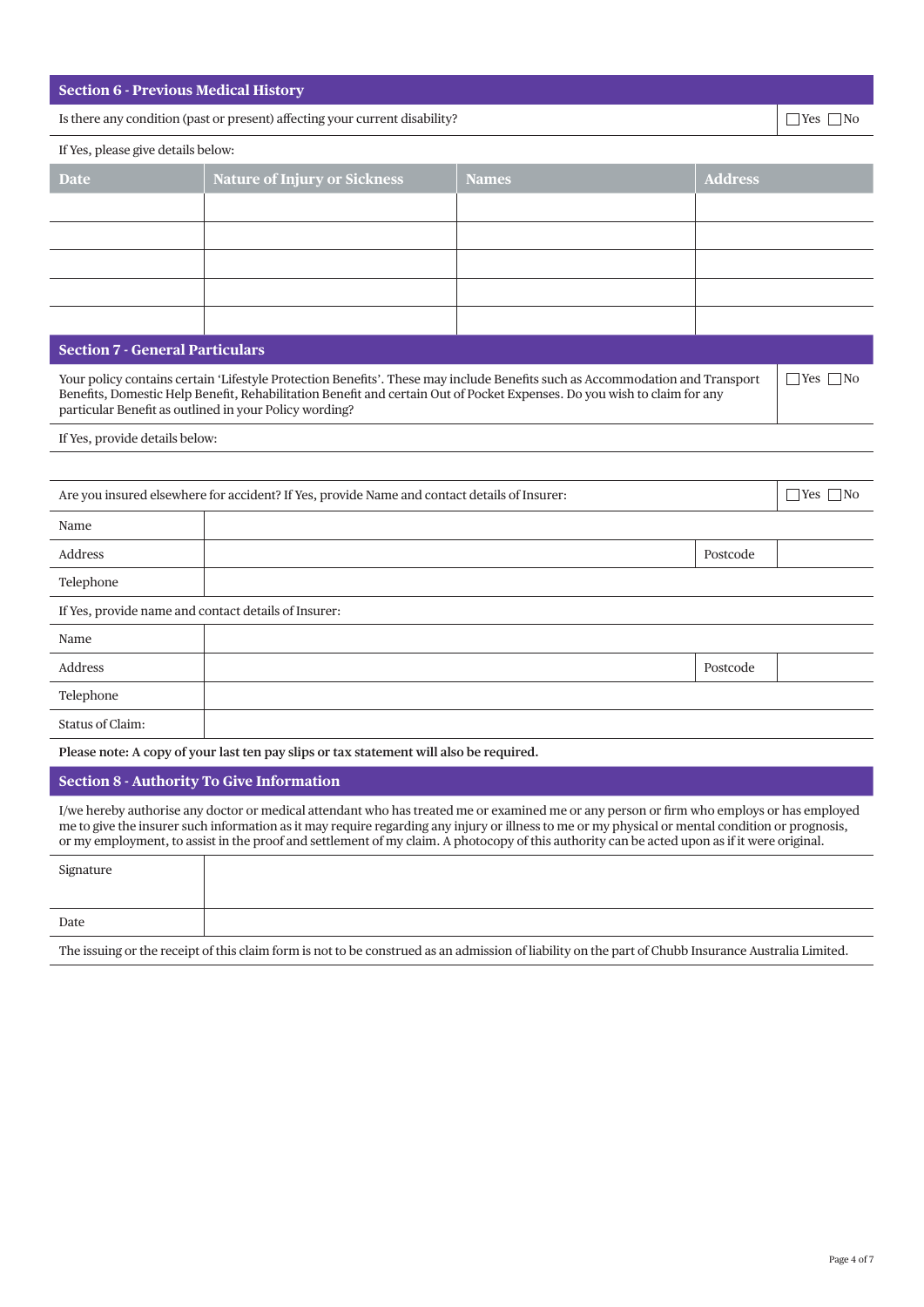#### **Chubb Insurance Australia Limited, Claim Privacy Consent and Declaration**

#### **Claim Privacy Consent**

Chubb Insurance Australia Limited (Chubb) collects, uses and handles your personal information in accordance with the Privacy Act 1988 (Cth). You can access a copy of our Privacy Policy on our website at https://www2.chubb.com/au-en/footer/privacy.aspx or by contacting our customer relations team.

Your personal information will be used by Chubb, or third parties engaged by Chubb, for the purpose of assessing your claim or your entitlement to benefits and, if the claim is accepted, for administration of the claim and for planning, product development and research purposes including customer surveys.

In so far as it is relevant to the claim, your personal information may include:

- a) information that is health information or sensitive information, including, without limitation, your medical history, any treatment received by you and any medication taken or prescribed for you (at any time) or your health insurance claims history, including Medicare;
- b) information relating to other insurance policies, including terms and conditions and claims history;
- c) details of your employment including position, period of employment, remuneration, hours worked and duties performed (at any time);
- d) information relating to your income, assets, liabilities and solvency;
- e) information from third persons who may have information relevant to your eligibility to receive a benefit, or your entitlement to receive an ongoing benefit;
- f) payment or billing information, such as bank account details, direct debit and credit card details or premium funding and insurance payment arrangements; and
- g) any other personal information that you may provide to Chubb or its third party contractors.

#### **Collection from and Disclosure to Third Parties**

To assess and process your claim Chubb may need to collect your personal information from third parties such as, but not limited to, your insurance broker, claims reference services, government organisations (for example, social security agencies or taxation offices), your doctor or other health service provider, any forensic accountant or investigator retained by Chubb, your employers (past and present), your accountant and any businesses which provide information about the commercial activities of persons or, if you are, or have been, bankrupt the trustee of your estate.

Chubb may disclose your personal information, including health and sensitive information, to other entities within the Chubb Group, other insurers, our reinsurers or third parties, including contractors and contracted service providers (such as assessors or investigators) who we, or those other Chubb Group entities, have engaged to provide a specific service related to the administration of your claim and the policy. Those entities may be located overseas, for example the regional head offices of Chubb in Singapore, UK or USA or third parties with whom we or those other Chubb Group entities have subcontracted to provide a specific service for us, which may be located outside of Australia (such as in the Philippines or USA). These entities and their locations may change from time to time. Please contact us, if you would like a full list of the countries in which these third parties are located.

Chubb may also disclose your personal information to witnesses in respect to your claim and to government agencies including the police (where we are compelled to by law).

If you'd like a copy of your personal information or wish to correct or update it, want to withdraw your consent to receiving offers of products of services from us or persons we have an association with, please complete Our Personal Information Request Form online or download it from www2.chubb.com/au-en/footer/privacy.aspx and return to CustomerService.AUNZ@chubb.com or contact our customer relations team on 1800 815 675.

Please note if you do not consent to the terms of this Privacy Consent or revoke your consent, Chubb may not be able to process or assess your claim.

**Privacy Consent, Declaration and Authority**

I:

- consent to the collection, use and disclosure of my personal information in accordance with Chubb's Privacy Policy and this document for the assessment of my claim. This consent remains valid unless I alter or revoke it by giving written notice to Chubb as outlined above;
- understand that by investigating my claim or by accepting proof of my claim, Chubb has made no acceptance of liability, nor waived any of its rights in defense of any claim arising under the insurance policy;
- agree to use my best endeavors and render all reasonable assistance and co-operation to Chubb in the assessment of my claim;
- confirm that any information that I supply will be true and correct and that I will not withhold any information likely to affect the acceptance or handling of my claim;
- understand that my claim may be denied if the information supplied is untrue, or I have not revealed all relevant facts;
- authorise any person or entity, including but not limited to the third parties referred to above, to provide to Chubb such personal information as Chubb considers relevant for its assessment of my claim;
- authorise Chubb to disclose my personal information (including sensitive/health information) to other third parties referred to above (who may be located overseas) where relevant to the assessment of my claim;
- appoint Chubb to do everything necessary including to execute on my behalf any documents or do such acts as required to give effect to this Privacy Consent, Declaration and Authority.

| Signature of Claimant |      |  |
|-----------------------|------|--|
| Name of Claimant      | Date |  |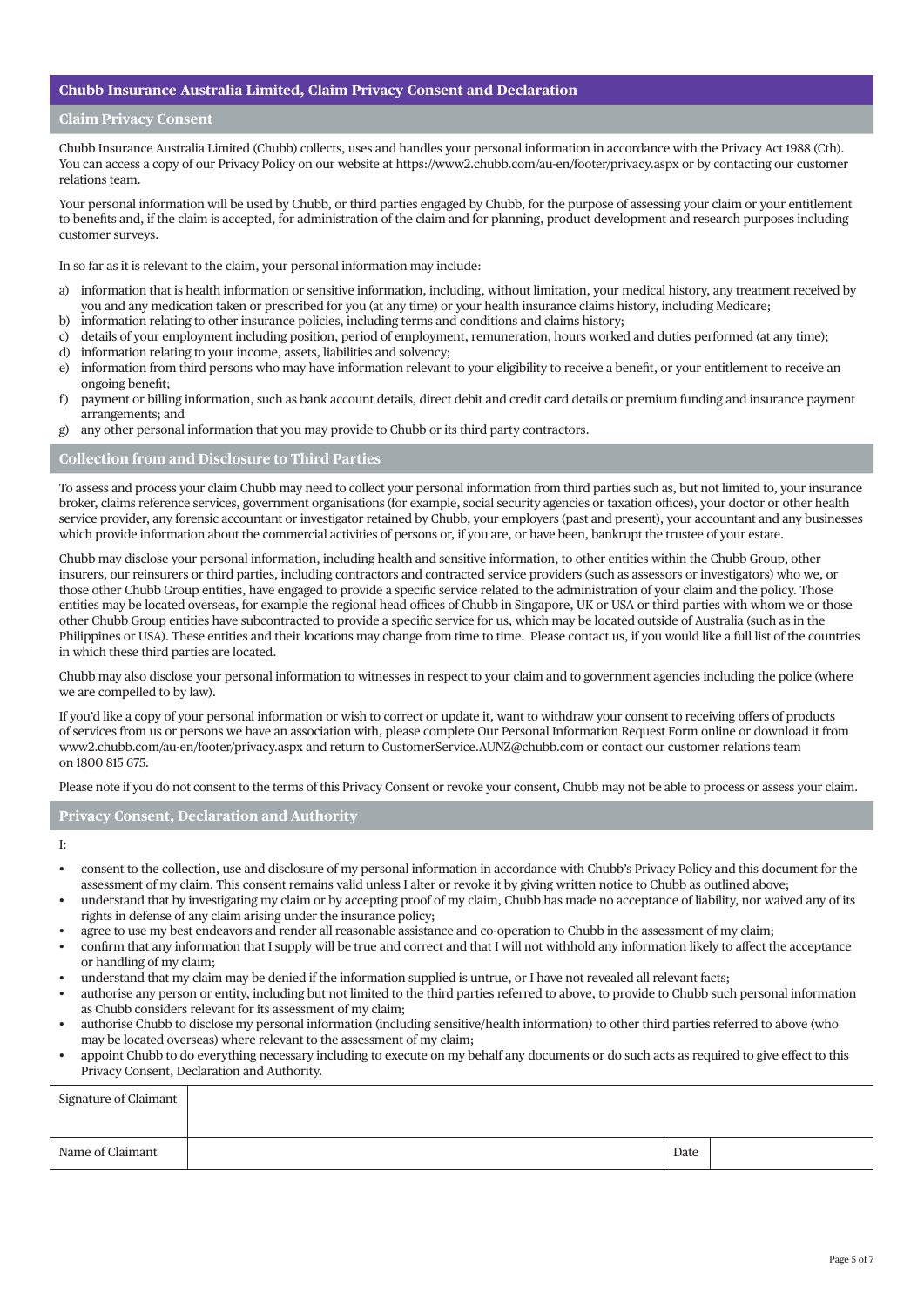## **Section 10 - Medical Certificate / Certificate Of Attending Physician**

## **(To be completed by attending Physician)**

The claimant must obtain, at their own expense, the completion of this certificate from a duly qualified and registered medical practitioner. In the event of the medical practitioner being unable to answer from their own personal knowledge any of the following questions, they are requested to state so.

| Furnished in connection with the disability of:                                                                                                                                            |                                                         |                       |                               |       |                      |                      |
|--------------------------------------------------------------------------------------------------------------------------------------------------------------------------------------------|---------------------------------------------------------|-----------------------|-------------------------------|-------|----------------------|----------------------|
| Name of Patient:                                                                                                                                                                           |                                                         |                       |                               |       |                      |                      |
| Address:                                                                                                                                                                                   | Postcode                                                |                       |                               |       |                      |                      |
| Are you the patient's regular physician?                                                                                                                                                   |                                                         |                       |                               |       |                      | $\Box$ Yes $\Box$ No |
| If Yes, how long have you known the patient?                                                                                                                                               |                                                         |                       |                               | Years |                      | Months               |
| Complications:                                                                                                                                                                             |                                                         |                       |                               |       |                      |                      |
| Has the patient previously suffered from the same or similar injuries / sicknesses?                                                                                                        |                                                         |                       |                               |       |                      | $\Box$ Yes $\Box$ No |
| If Yes, provide the date and diagnosis:                                                                                                                                                    |                                                         |                       |                               |       |                      |                      |
|                                                                                                                                                                                            |                                                         |                       |                               |       |                      |                      |
| Date of first consultation of this condition:                                                                                                                                              |                                                         |                       |                               |       |                      |                      |
| In your opinion, how long has this condition been in existence whether treated for same or not?                                                                                            |                                                         |                       |                               |       |                      |                      |
| Present condition:                                                                                                                                                                         |                                                         |                       |                               |       |                      |                      |
|                                                                                                                                                                                            |                                                         |                       |                               |       |                      |                      |
| Prognosis:                                                                                                                                                                                 |                                                         |                       |                               |       |                      |                      |
|                                                                                                                                                                                            |                                                         |                       |                               |       |                      |                      |
| Nature of operation (if any):                                                                                                                                                              |                                                         |                       |                               |       |                      |                      |
|                                                                                                                                                                                            |                                                         |                       |                               |       |                      |                      |
| Name of Physicians who previously treated patient for above condition:                                                                                                                     |                                                         |                       |                               |       |                      |                      |
| Name                                                                                                                                                                                       |                                                         |                       |                               |       |                      |                      |
| Name                                                                                                                                                                                       |                                                         |                       |                               |       |                      |                      |
| Are the patient's symptoms:                                                                                                                                                                |                                                         |                       |                               |       |                      |                      |
| $\Box$ due exclusively to the accident,                                                                                                                                                    |                                                         | traceable to disease, | infirmity or any other cause? |       |                      |                      |
| Is there anything in the patient's medical history which may have contributed, directly or indirectly, to the injury / illness or<br>which may be likely to retard the patient's recovery? |                                                         |                       |                               |       |                      | $\Box$ Yes $\Box$ No |
| If Yes, provide details below:                                                                                                                                                             |                                                         |                       |                               |       |                      |                      |
|                                                                                                                                                                                            |                                                         |                       |                               |       |                      |                      |
| Is the patient still under your care for this condition?                                                                                                                                   |                                                         |                       |                               |       |                      | $\Box$ Yes $\Box$ No |
| If No, on what date did you release the patient to perform regular duties:                                                                                                                 |                                                         |                       |                               |       |                      |                      |
| Dates unfit for work, or unable to perform specific parts of the patient's occupation: From:<br>To:                                                                                        |                                                         |                       |                               |       |                      |                      |
| Please note: If uncertain, please estimate.                                                                                                                                                |                                                         |                       |                               |       |                      |                      |
| Have you any reason to suppose that the patient was under the influence of intoxicants or drugs at the time of the accident?                                                               |                                                         |                       |                               |       | $\Box$ Yes $\Box$ No |                      |
| If hospitalised, give dates:<br>From:<br>To:                                                                                                                                               |                                                         |                       |                               |       |                      |                      |
| Name of Hospital:                                                                                                                                                                          |                                                         |                       |                               |       |                      |                      |
|                                                                                                                                                                                            | Give dates patient was totally disabled<br>From:<br>To: |                       |                               |       |                      |                      |
| In your opinion, probable further disability should not exceed:<br>Date                                                                                                                    |                                                         |                       |                               |       |                      |                      |